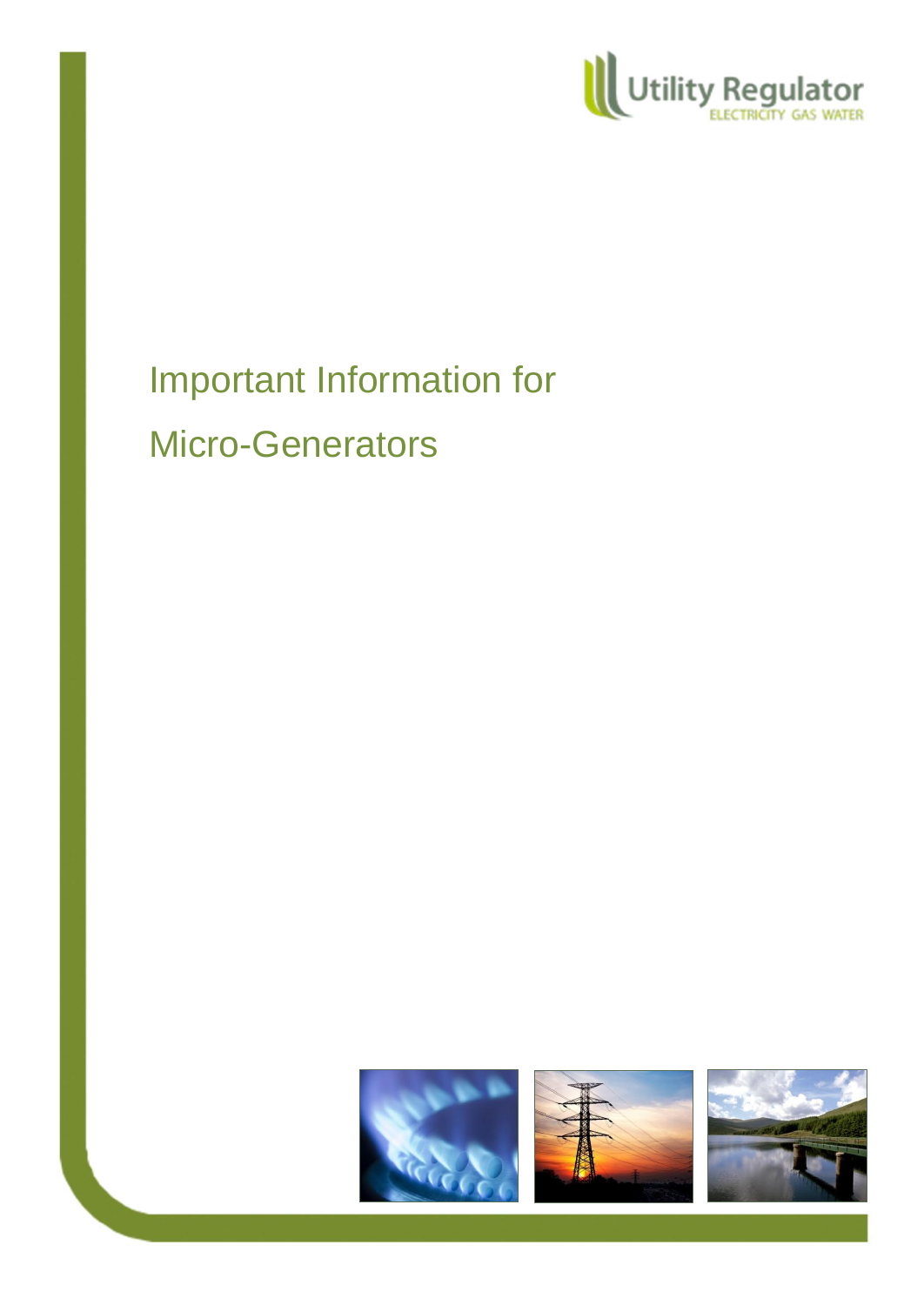# **About the Utility Regulator**

The Utility Regulator (UR) is the independent non-ministerial government department responsible for regulating Northern Ireland's electricity, gas, water and sewerage industries, to promote the short and long-term interests of consumers.

We are not a policy-making department of government, but we make sure that the energy and water utility industries in Northern Ireland are regulated and developed within ministerial policy as set out in our statutory duties.

We are governed by a Board of Directors and are accountable to the Northern Ireland Assembly through financial and annual reporting obligations.

We are based at Queens House in the centre of Belfast. The Chief Executive leads a management team of directors representing each of the key functional areas in the organisation: Corporate Affairs; Electricity; Gas; Retail and Social; and Water.

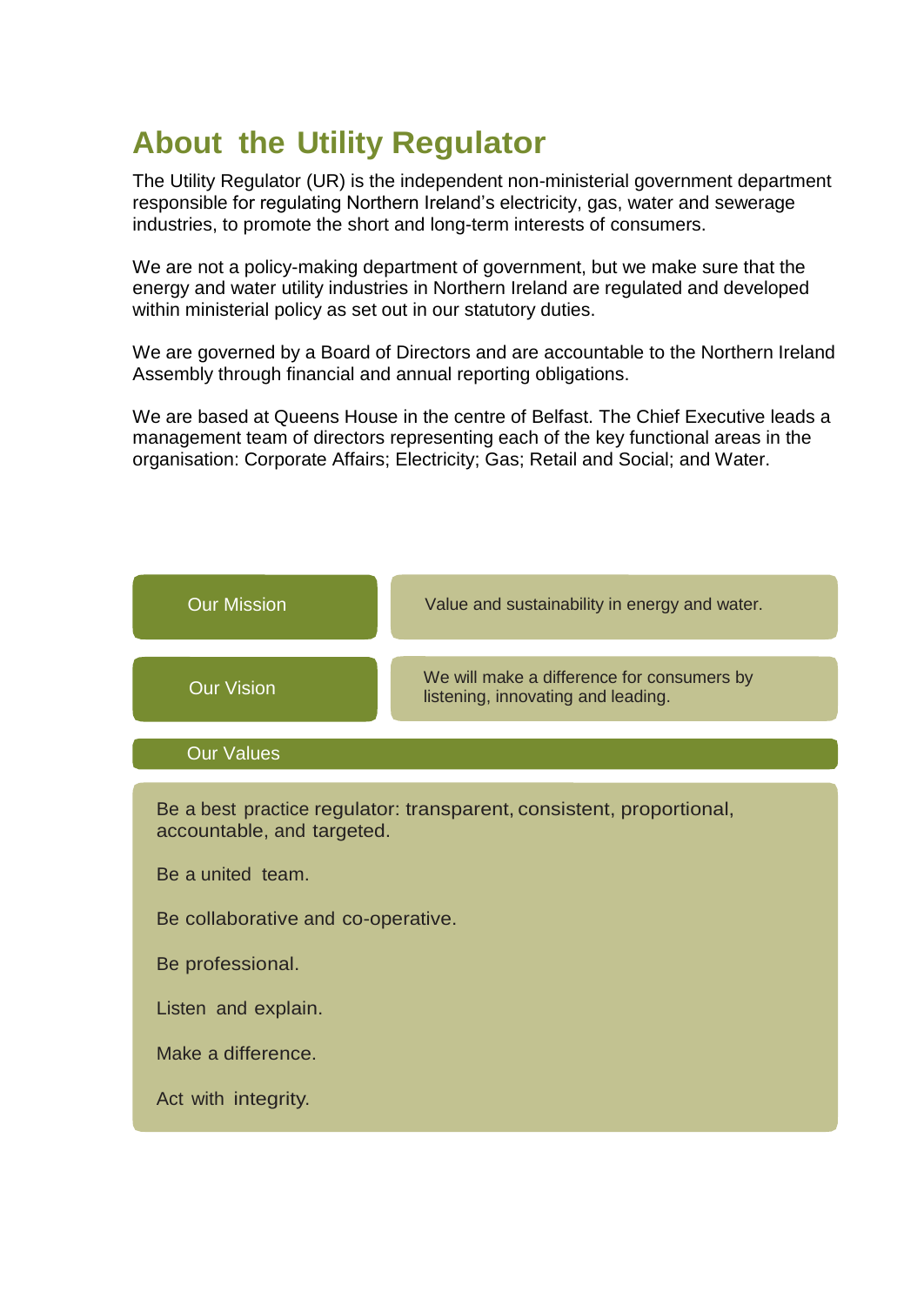## Information Notice for Micro Generators (below 50kW)

## Accrediting your generating station and getting paid for your Renewables Obligation Certificate (ROC) and Export Electricity

We have seen a large increase in the number of solar PV and other very small renewable generation stations (in the <50kW category) in homes and businesses throughout Northern Ireland. Queries received by the UR indicate that some of these generators are unsure about gaining accreditation under the Northern Ireland Renewables Obligation (NIRO), what they need to do to claim Renewable Obligation Certificates (ROCs) and how they receive payment for output electricity exported to the grid.

#### What is the Northern Ireland Renewables Obligation (NIRO)?

The Northern Ireland Renewables Obligation (NIRO) scheme offers support to domestic scale renewable generation stations in Northern Ireland. Also open to wind, hydro and fuelled technologies, the majority of these "micro" generating stations (<50kW) consist of a number of solar PV panels on a domestic or small commercial property.

Ofgem administers the NIRO on behalf of government and the UR and has a statutory obligation to grant accreditation to operators of eligible generating stations, and issue ROCs for eligible generation to operators of accredited stations.

Under the NIRO scheme you can receive ROCs for the electricity you generate, for a 20 year support period. These ROCs can then be sold to electricity suppliers. Micro-NIRO stations commonly elect to claim ROCs annually.

#### How do I apply?

You can either, go online and submit an accreditation application to Ofgem, or you can appoint an agent to apply on your behalf. Neither the UR nor Ofgem have any responsibilities for delays or loss caused by third parties or agents acting on behalf of generators. If you appoint a third party to submit your accreditation application on your behalf, they may charge an administration fee. ROC agents are not regulated by the Utility Regulator or Ofgem. You should, therefore read any agreement you have with an agent carefully.

If you choose to apply to Ofgem directly you must set up an account and submit the NIRO application via the [Renewables and CHP Register.](https://renewablesandchp.ofgem.gov.uk/) There is a simple guide on how to submit a micro-NIRO application [here.](https://www.ofgem.gov.uk/publications-and-updates/applying-northern-ireland-renewables-obligation-step-step-guide) There is guidance on how to create an account and use the Renewables and CHP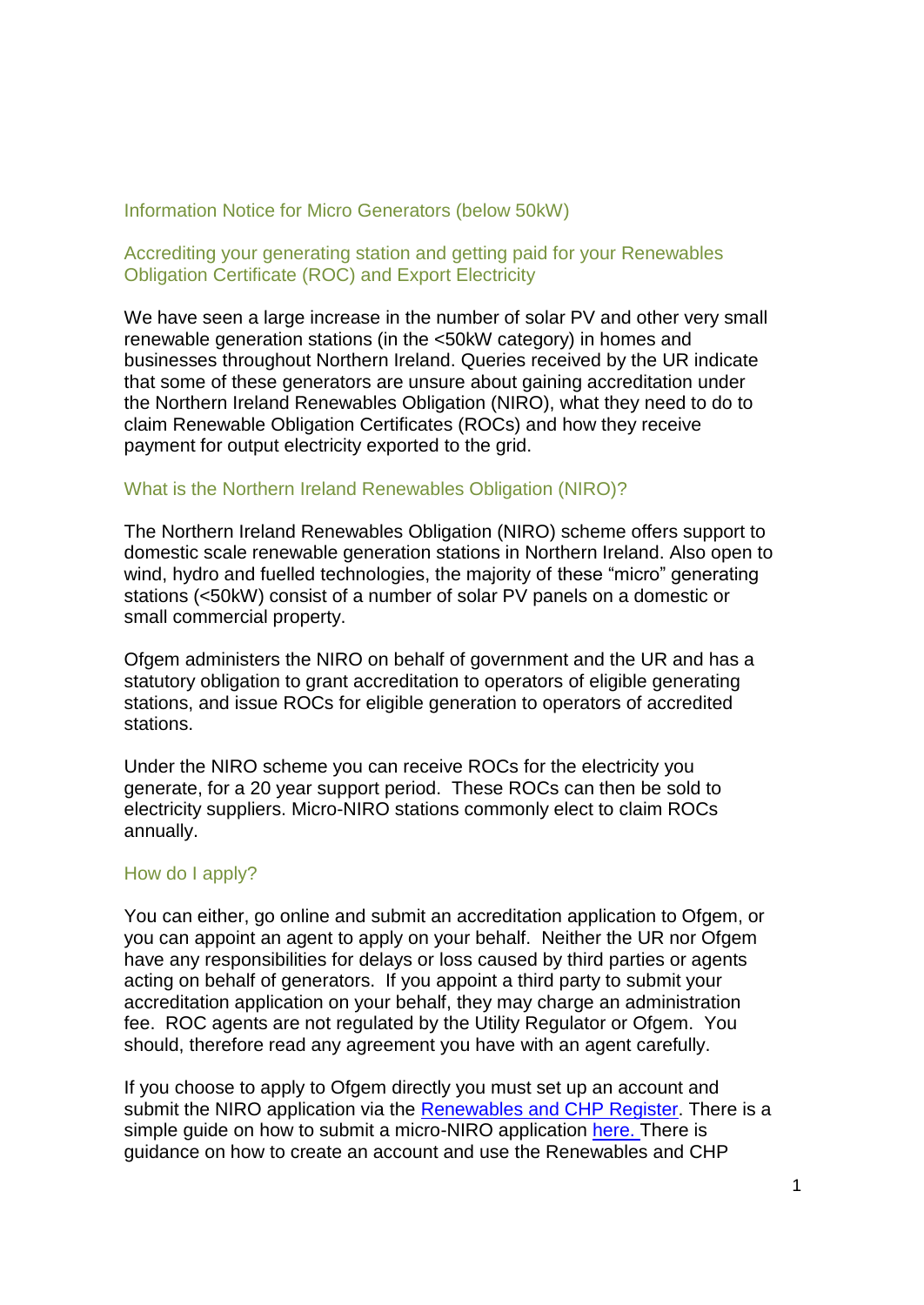# Register [here.](https://www.ofgem.gov.uk/publications-and-updates/renewables-and-chp-register-user-guide-april-2015)

#### When am I eligible to receive ROCs from Ofgem?

A station is eligible to receive support from its accreditation date. The legislation requires this to be the later of the application date and the date the station commissioned (shown on your [MCS](http://www.microgenerationcertification.org/) Certificate, which your installer will give you). As an example, if your station commissions on 1 July and the NIRO application is submitted on 1 August in the same year, 1 August is the accreditation date and the date you can claim ROCs from for a 20-year period.

The accreditation date is set in this way whether you submit an application directly, or an agent submits the application on your behalf. Neither UR nor Ofgem have any responsibilities for delays caused by third parties or agents acting on behalf of generators. If you appoint a third party to submit your accreditation application on your behalf, they may also charge you an administration fee.

You must take a meter reading on the day you submit the application to Ofgem, then again on 31 March each year. It is also helpful if you take a meter reading on the first of every month.

#### How do I get paid for my ROCs and for my spill electricity?

Under NIRO, micro stations commonly claim ROCs annually through the submission of meter reads in April/May. In line with a legislative timetable, if these reads are accurate and reliable ROCs are then issued to generators in June via the Renewables and CHP Register.

To be paid for your ROCs and spill (export) electricity, you must enter into a contract with either a licensed electricity supplier or another party who may offer to purchase either or both of your ROCs and electricity.

Some electricity suppliers have chosen not to offer contracts for the purchase of either the ROC or the export electricity. However Power NI is required to offer terms and conditions to generators in this category and their terms and conditions have been approved by the UR. For information on the regulated standard terms and conditions offered by Power NI for the purchase of ROC certificates and associated electricity see this link: [https://powerni.co.uk/products](https://powerni.co.uk/products-services/renewables/sell-electricity/)[services/renewables/sell-electricity/](https://powerni.co.uk/products-services/renewables/sell-electricity/). Terms and conditions offered by other suppliers are not subject to approval by the UR.